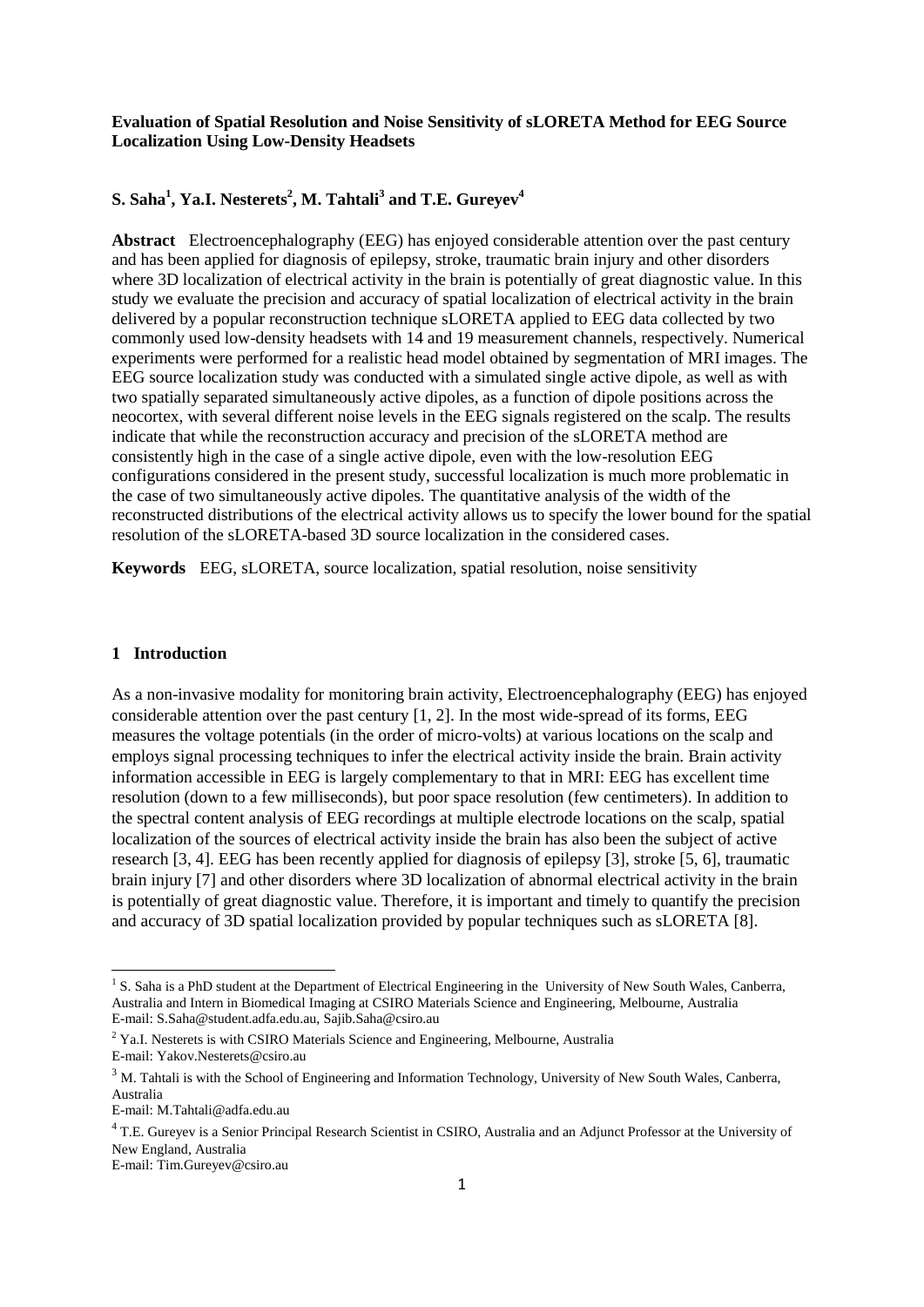It is well established that neural electrical activity of the brain can be approximated in EEG by sets of virtual current dipoles [1, 2]. Source localization works by first finding the scalp potentials produced by virtual dipoles at arbitrary locations in the brain (i.e. solving the forward problem), then, in conjunction with the actual EEG data measured by the electrodes, it is used to work back and estimate the sources that best fit the measurements (i.e. solving the corresponding inverse problem). In the cases where the number of measurement points (electrodes) is lower than the number of unknowns (i.e. potential positions inside the head of the electrical dipoles with unknown current strength and orientation) this inverse problem is severely ill-posed [9, 10] in the sense that there is an infinite number of source configurations that can produce the same distribution of the electric potential on the surface of the head. Hence additional constraints need to be introduced in order to produce an appropriate unique solution. Note, however, that even with infinitely many data measurement points on the scalp, the spatial resolution of the EEG inversion will be limited due to the spreading of the electromagnetic signal on propagation through the head [2], which implies a non-uniqueness and/or severe instability of solutions to the source localization problem at high spatial resolutions.

Various methods have been proposed for choosing suitable constraints for the inverse EEG problem, the most well-known being the 'minimum norm' constraint [11, 12]. Techniques relying on the 'minimum norm' constraint are based on a search for the solution with minimum power, and correspond to Tikhonov regularization [9]. In other words, when the system is underdetermined, the solution is obtained by minimizing its L2-norm [13]. Several variants of this approach that consider different regularization parameters and weighting factors have already been proposed in the literature [9, 14]. The present paper is focused on the sLORETA method [8], which also relies on the electrical current density estimate given by the minimum norm solution and then "standardizes" it by using its expected variance [8]. The expected variance here is hypothesized to be due to the actual source variance ("biological noise") and the variance due to noisy measurements ("electronic noise") [14]. While in many cases sLORETA tends to produce very broadly distributed or "smeared" sources in the reconstruction region, it remains very popular among EEG researchers because of its reconstruction speed and its remarkable capacity to ensure zero localization error in the case of a single source and noiseless environment [17]. Even though the solution produced by sLORETA is typically blurry, when the sources are large in number and extended, sLORETA was found to be superior compared to some high resolution algorithms [15]. Besides, some high-resolution algorithms depend on lowresolution algorithms, such as sLORETA, for robust initialization. For instance, Shrinking LORETA-FOCUSS [16] and Standardized Shrinking LORETA-FOCUSS [15] are two particular examples where sLORETA has been used to ensure the robust initialization.

The present study aims at quantifying the localization error of sLORETA in the presence of noise, including the estimation of the spatial resolution of the reconstructed signal in the case of single dipole activation, and the localization error in the case of multiple dipole activation. In a paper by Wagner *et al.* [17], a similar study was conducted using a 'three spherical shells' model with 16,375 dipoles and a 81-electrode setup. Ding *et al.* in [18] compared sLORETA with several state-of-the-art methods in regard to localization error and orientation sensitivity. An experimental study was performed on a three-shell boundary element (BE) [19] model with 500 dipoles and a 32-channel electrode setup. In the present work we consider a realistic head model obtained by the segmentation of MRI images, with 6203 dipole locations uniformly distributed over the whole segmented volume of the neocortex, along with two different electrode setups (Fig.1) that correspond to two popular EEG headsets [20, 21]. Because the problem of reconstructing the 3D electrical activity of the brain from the signals collected on the surface of the head is highly underdetermined and ill-posed (as explained above), a small change in the considered model can potentially cause large changes in the solution. Realistic head models with high-density electrode setups have already been used in literature to investigate the reconstruction accuracy of sLORETA and related methods [15]. The present study is primarily aimed at a quantitative evaluation of the reconstruction accuracy that can be delivered by the sLORETA method applied to the EEG data collected by low-density EEG headsets, in the case of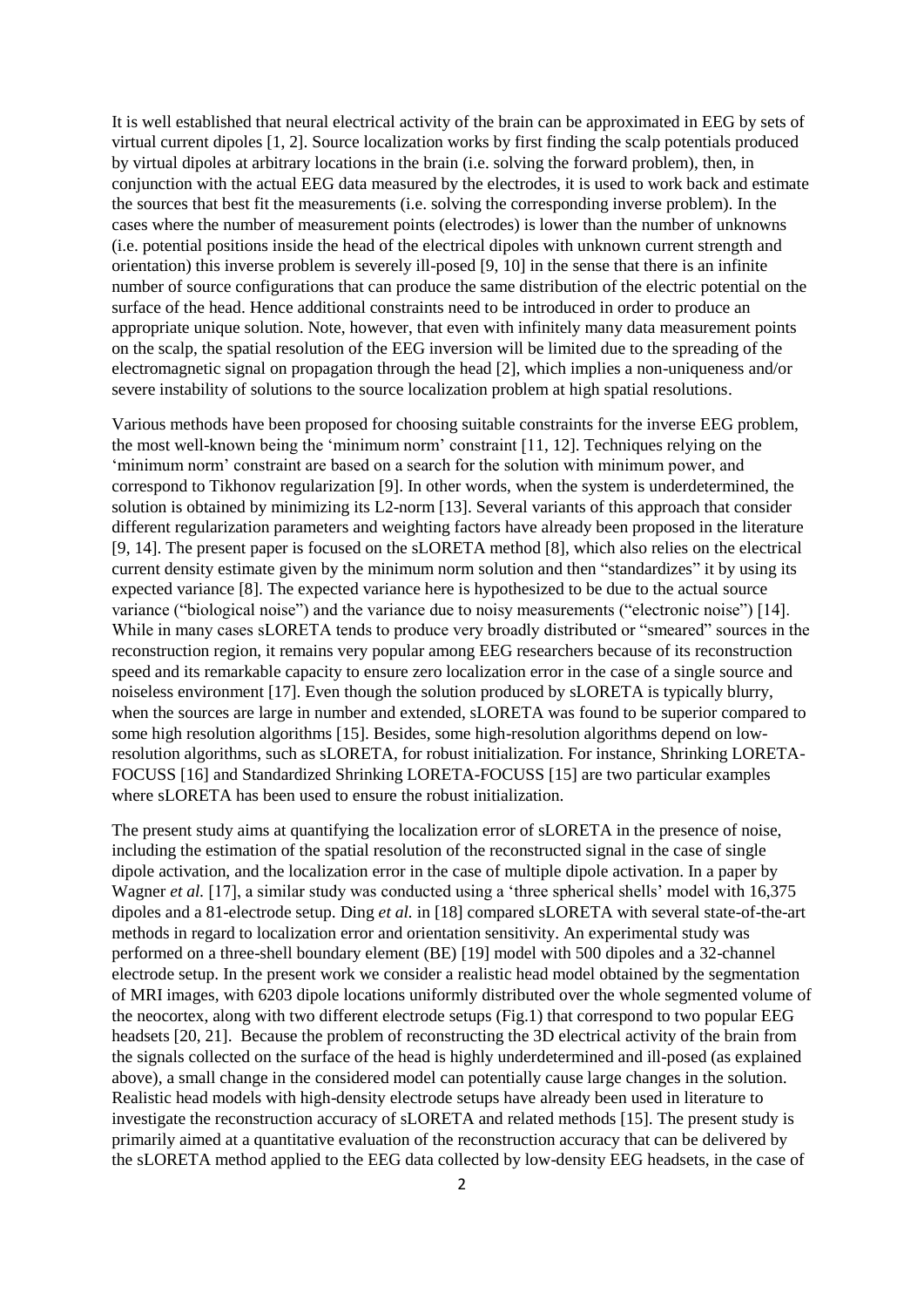a single and multiple simultaneous sources of electrical activity in the brain and different noise levels in the data, including the estimation of the difference in the accuracy of the reconstruction results as a function of the number of electrodes in a low-density EEG setup.



**Fig. 1** Schematic representation of the electrodes (a) Setup I (corresponds to a 19-channel Compumedics system) and (b) Setup II (corresponds to 14-channel Emotiv EPOC system).

## **2 Mathematical Formulation**

**.** 

The equation often used for defining the forward and inverse imaging problems in EEG has the following form:

$$
\boldsymbol{\Phi} = \boldsymbol{K} \boldsymbol{J} + c \boldsymbol{1} \tag{1}
$$

Here  $\Phi \in \mathfrak{R}^{3N_E \times 1}$  is a vector of the scalp electric potentials measured by the  $N_E$  electrodes with respect to a certain reference potential,  $J \in \mathbb{R}^{3N_V \times 1}$  is the primary or impressed current density vector, where  $N_V$  is the number of considered dipole locations in the brain, with each dipole current having three independent components corresponding to the usual Cartesian coordinates in 3D space,  $\mathbf{K} \in \mathbb{R}^{N_E \times N_{3V}}$  is the so-called lead field matrix, *c* is a constant<sup>5</sup> and  $\mathbf{1} \in \mathbb{R}^{N_E \times 1}$  is a vector of ones.

When the average reference transforms [8] of  $\Phi$  and  $K$  are used, equation (1) can be simplified:  $\Phi = KJ$ . (2)

Here the centering matrix,  $H = I - 11^{7} / 1^{7}$  is used as the average reference operator and  $\mathbf{I} \in \mathfrak{R}^{N_E \times N_E}$  is the identity matrix.

Equations (1) and (2) are severely under-determined with respect to the vector  $J$ , as typically one has  $N_E \ll N_V$ . Hämäläinen *et al.* [22] were the first to propose a meaningful solution for this ill-posed problem. The minimum norm solution of eq.(2) in [22] was based on minimizing the cost function  $\boldsymbol{F} = \parallel \boldsymbol{\varPhi} - \boldsymbol{K} \boldsymbol{J} \parallel^2 + \alpha \parallel \boldsymbol{J} \parallel^2$  . (3)

The vector  $\hat{\boldsymbol{J}}$ , which minimizes equation (3), was computed as  $\hat{\boldsymbol{J}} = L\boldsymbol{\Phi}$  where  $\boldsymbol{L} = \boldsymbol{K}^T[\boldsymbol{K}\boldsymbol{K}^T + \alpha \boldsymbol{H}]^+$ , where "+" denotes the Moore-Penrose pseudo inverse, and  $\alpha$  is the regularization parameter. While the minimum norm solution is quite easy to compute, it is notorious for misplacing the deep sources

 $5$  Constant  $c$  embodies the fact that an electric potential is determined up to an arbitrary constant. It allows the use of any reference for the lead field and measurements [8].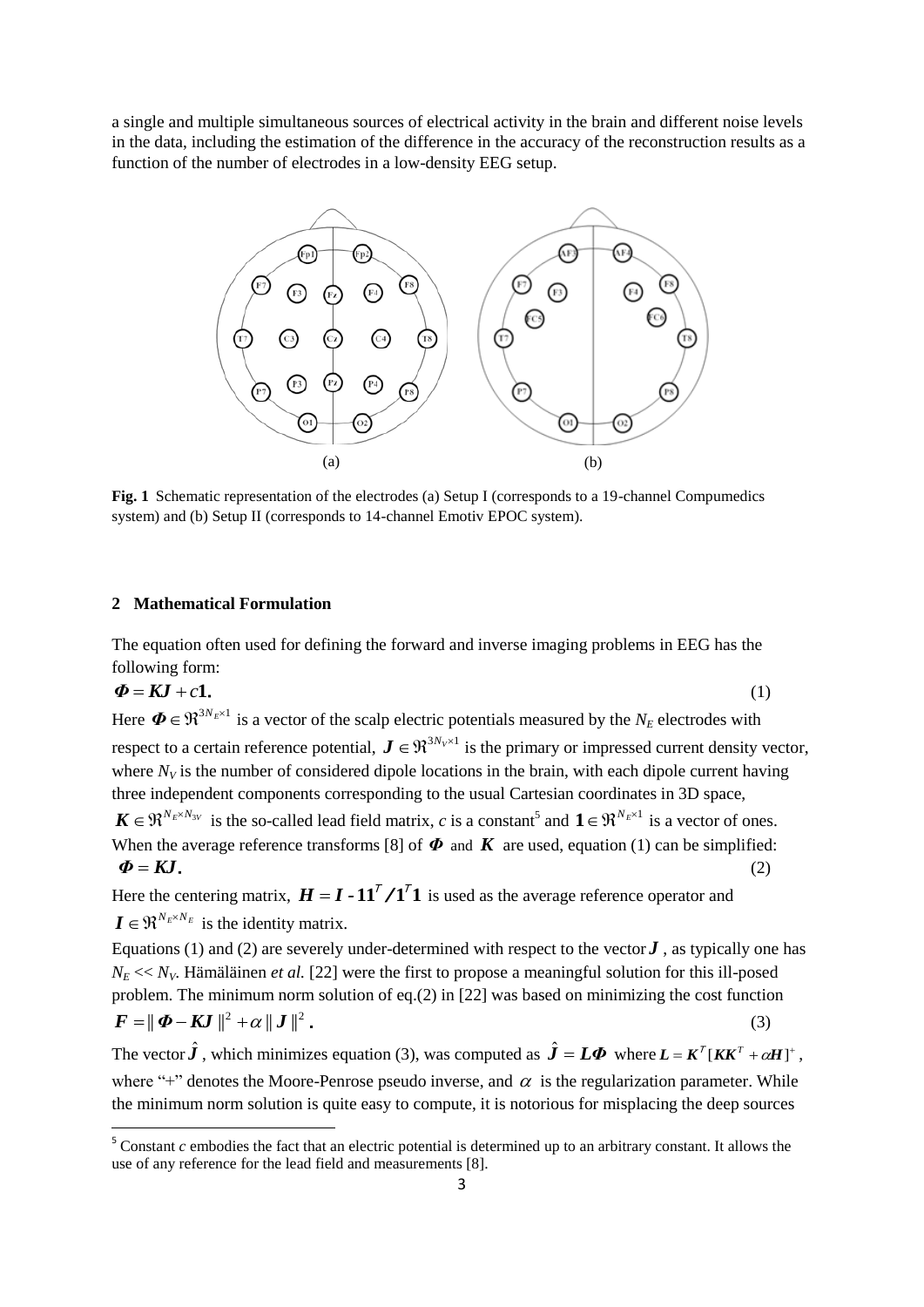[8]. The method proposed by Dale *et al.* [23] enhances the minimum norm solution through the socalled "standardization" of the current density estimates. Nevertheless, Dale *et al.*'s method still produces a systematic non-zero localization error. The method subsequently proposed by Pascual-Marqui and named sLORETA [8] produces zero localization error (at least in the case of a single source and a noiseless environment). sLORETA relies on the following estimate of the standardized current density power [8]:

$$
\hat{\boldsymbol{J}}_i^T \{ [\boldsymbol{S}_j]_{ii} \} \hat{\boldsymbol{J}}_i.
$$
\n
$$
\text{Here } \boldsymbol{S}_j = \boldsymbol{L} (\boldsymbol{K} \boldsymbol{K}^T + \alpha \boldsymbol{H}) \boldsymbol{L}^T = \boldsymbol{K}^T (\boldsymbol{K} \boldsymbol{K}^T + \alpha \boldsymbol{H})^+ \boldsymbol{K}.
$$
\n
$$
(4)
$$

### **3 Robustness of sLORETA with Respect to Noise**

Experiments were conducted on a realistic head model that was obtained by segmentation of MRI images of the head and included four different major components, namely scalp, skull, Cerebrospinal fluid (CSF) and brain with the following relative conductivity values [2]:  $\sigma_{scalp} = 1$ ,  $\sigma_{skall} = 0.05$ ,  $\sigma_{CSF} = 5$ ,  $\sigma_{brain}$ =1. The head model was defined on a discrete grid with a grid step of 1.25mm. The source space was constructed by dividing the head model into cubes with a side of 5mm and considering possible current dipoles only in those cubes that consisted of at least 60% gray matter. This segmentation procedure resulted in 6203 dipole positions. In general, dipoles can be of different strength and randomly oriented, however in the present experiment, we considered for simplicity that the active dipoles had unit length and were vertically oriented. Electrode locations corresponding to a 19 channel Compumedics (Setup I) and 14-channel Emotiv EPOC (Setup II) headsets were used for the study.

One of the aims of this work was to study the localization accuracy of sLORETA in regard to noise. When analysing real EEG data, the potentials measured on the scalp can be disturbed by several factors such as measurement noise, mislocalization of the electrodes, etc. [24, 25], which all can potentially induce errors in solutions of the source localization problem. Here we will investigate the effect of simulated pseudo-random measurement noise superimposed on the measured scalp potentials.

First, a single active dipole was considered and the corresponding potentials at the electrodes were calculated using eq.(2) with a lead-field matrix calculated by solving the direct EEG problem, i.e. by solving the corresponding second-order elliptical partial differential equation with piecewise-constant coefficients (corresponding to the constant conductivity values within each of the four segmented components of the head as described above). We then added variable amounts of noise to each of the calculated electrode potentials. Simulated, as well as realistic noise was considered in the experiment. The simulated random noise was modeled as statistically independent Gaussian noise with zero mean and standard deviation  $\sigma$ . For a given Signal-to-Noise Ratio (SNR), the standard deviation was computed as  $\sigma = \max\{(P_{signal}^e)\}/SNR$  where  $P_{signal}^e$  (in  $\mu V$ ) was the signal measured by the electrode  $e(\forall_e \in 1:N_E)$ . The realistic noise was generated using real EEG data collected with an Emotiv EPOC headset [20]. In the latter case, 1000 consecutive samples of the EEG data samples from an interval showing no significant spikes were selected. For each electrode channel, the mean value of the 1000 data points was subtracted from the signal, and then the signal was re-scaled dividing it by its standard deviation. The new standard deviation was then imposed, depending on the desired SNR, in the same way as for the simulated pseudo-random noise above. One out of the resultant 1000 data values was chosen randomly for each trial and added to the signal to emulate the realistic noise in the measured EEG data. The experiment was repeated for each of the 6203 dipole locations in the brain, and for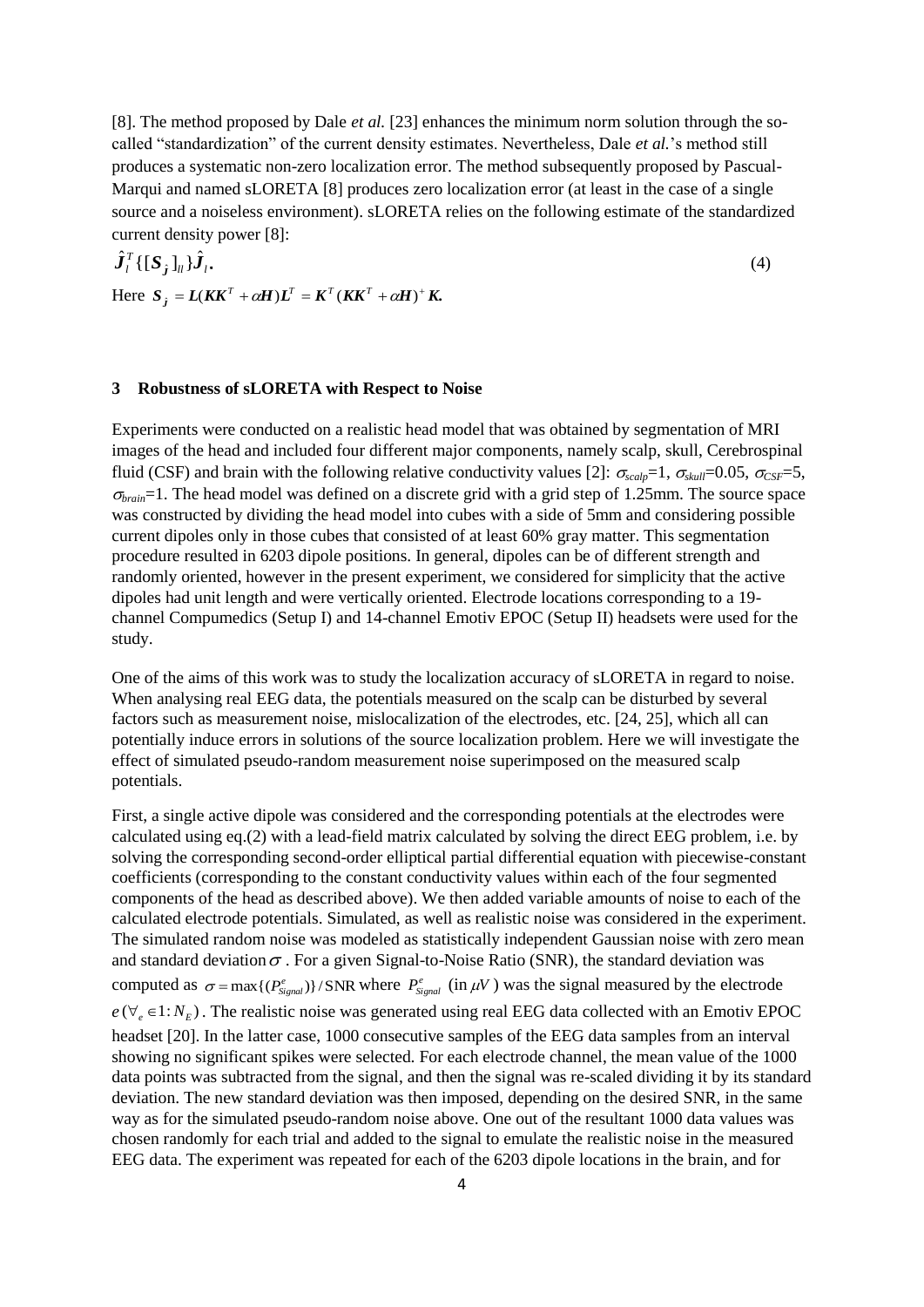different levels of SNR (5, 10, 15, 20, 25, 30 and infinity).

After the reconstruction was performed using sLORETA, the position of maximum standardized current density given by eq.(4) was considered as the position of the reconstructed source. The Euclidian distance between the exact source location and the reconstructed one was calculated as a measure of the localization error. As we were adding a random amount of noise, the above mentioned experiment was conducted 100 times for each dipole location  $D_i$  ( $\forall_i \in \{1: N_v\}$ ), and the average localization error for the 100 runs was computed as the final localization error for the dipole *D<sup>i</sup>* . The experiment was performed for both electrode setups I and II. The average localization error over the 6203 dipoles, the standard deviation of the error, the maximal and minimal localization error are listed in Table 1 with respect to each SNR level. Unsurprisingly, the localization error increases with the increase in the level of noise, however for the dipoles located in the deeper cortex areas this effect is more prominent than for the dipoles located in the superficial cortex. At the same time, Setup II (14) electrodes) was found somewhat more susceptible to noise than Setup I (19 electrodes). Figure 2 shows the mean localization error for 6203 test dipoles for different SNR levels for the two different electrode setups for simulated noise. More details about the spatial distribution of the error over the 6203 dipoles can be found in Fig. 3.

**Table 1** Average ( $\overline{D}$ ), standard deviation ( $s_D$ ), and standard error<sup>6</sup> ( $s_E$ ) of the localization error for sLORETA in the case of a single active dipole

| <b>SNR Level</b> | Localization error (mm) |                                              |          |                                   |          |          |  |  |  |  |
|------------------|-------------------------|----------------------------------------------|----------|-----------------------------------|----------|----------|--|--|--|--|
|                  |                         | Setup I                                      |          | Setup II                          |          |          |  |  |  |  |
|                  |                         | (Compumedics headset with 19)<br>electrodes) |          | (Epoc headset with 14 electrodes) |          |          |  |  |  |  |
|                  | $\overline{D}$          | $S_D$                                        | $S_E$    | $\overline{D}$                    | $S_D$    | $S_E$    |  |  |  |  |
| Infinity         | $\theta$                | $\Omega$                                     | $\Omega$ | $\theta$                          | $\theta$ | $\Omega$ |  |  |  |  |
| 30               | 1.22                    | 1.72                                         | 0.02     | 3.53                              | 3.10     | 0.04     |  |  |  |  |
| 25               | 1.77                    | 2.06                                         | 0.03     | 4.57                              | 3.49     | 0.04     |  |  |  |  |
| 20               | 2.64                    | 2.46                                         | 0.03     | 6.05                              | 4.06     | 0.05     |  |  |  |  |
| 15               | 4.08                    | 3.01                                         | 0.04     | 8.29                              | 4.72     | 0.06     |  |  |  |  |
| 10               | 6.72                    | 3.92                                         | 0.05     | 12.36                             | 6.09     | 0.08     |  |  |  |  |
| 5                | 13.58                   | 6.97                                         | 0.09     | 23.17                             | 11.22    | 0.14     |  |  |  |  |

 $6$  Standard error  $=$   $\frac{\text{Standard deviation}}{\sqrt{3}}$ 

 $\sqrt{\text{Number of cases}}$ 

 $\overline{a}$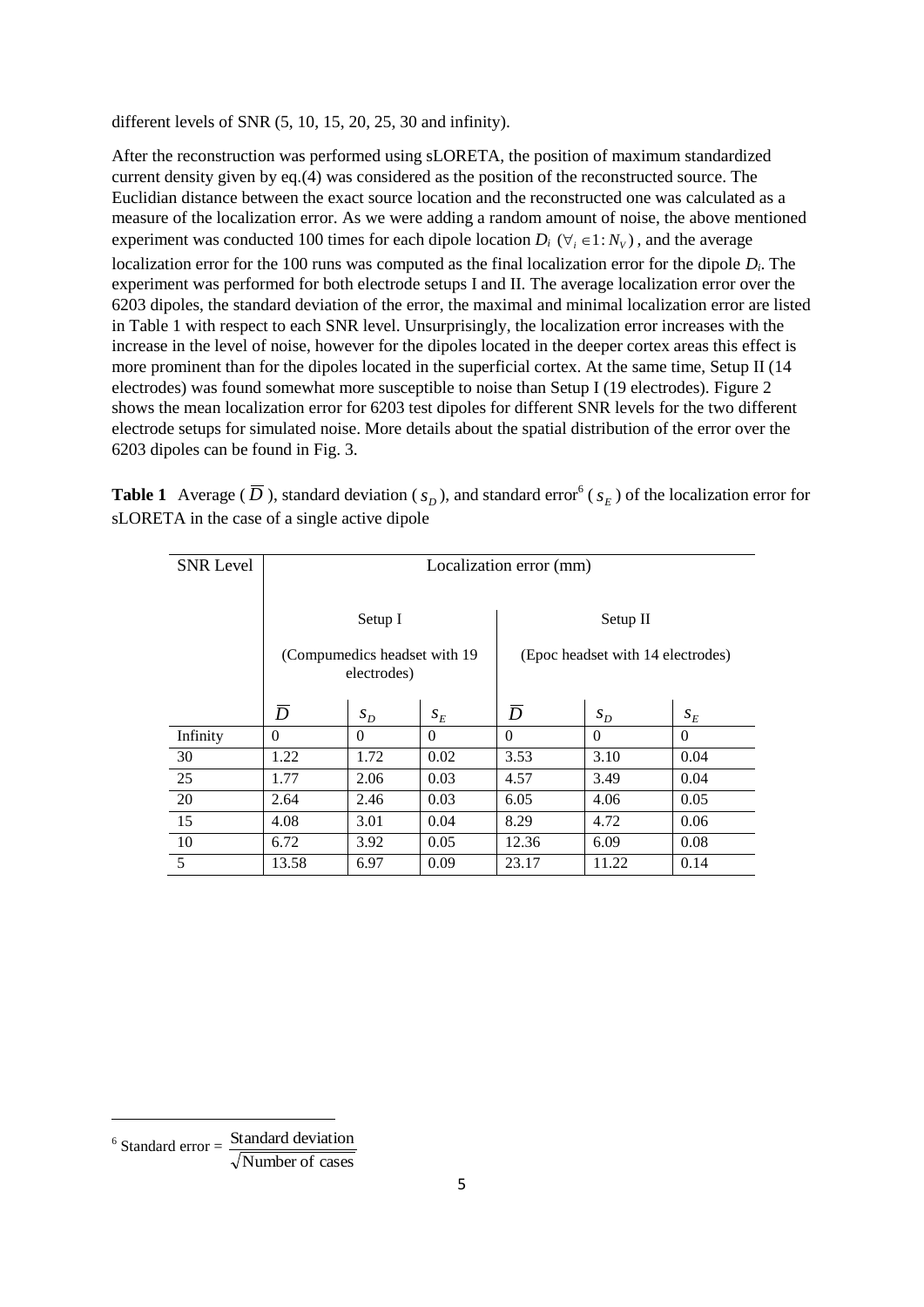

**Fig. 2** Dependence of the mean localization error on the SNR (for simulated noise).



**Fig. 3** Histogram of the dipole localization errors (for simulated noise) based on 6203 test dipoles for different levels of SNR, (a) 30, (b) 25, (c) 20, (d) 15, (e) 10, (f) 5.

In the case of realistic noise we conducted experiment only for Setup II and found the results to be very similar to those in the case of the simulated noise. For SNR of 30, the mean localization error was 3.8 mm; the localization error increased with the decrease of SNR, and for SNR of 5, the mean localization error was 22.20 mm. While the mean localization errors were similar both for the simulated and the realistic noise, the standard deviation of errors was higher in the case of the realistic noise.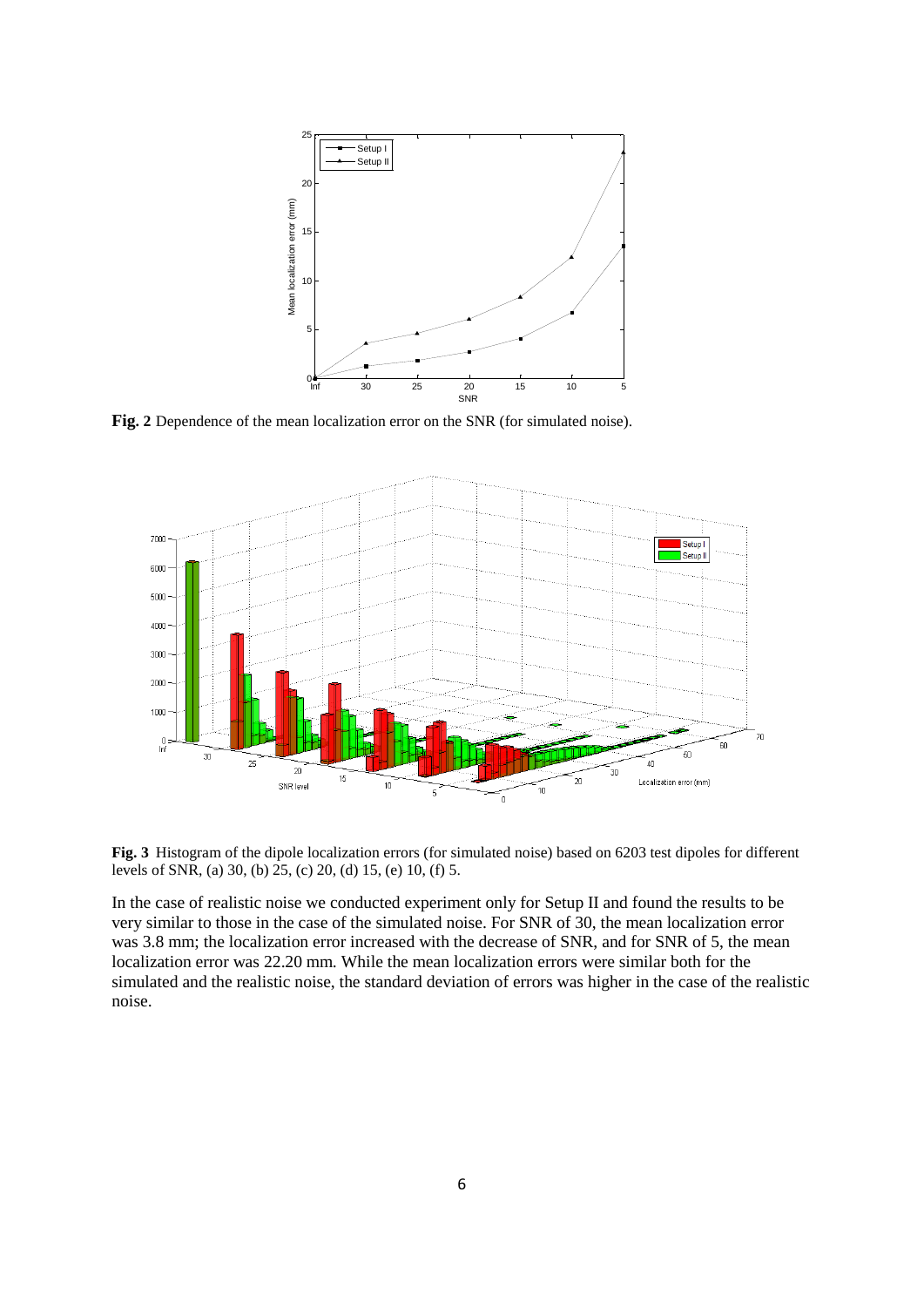#### **4 Width of the Reconstructed Distribution for a Single Active Source**

For a particular active dipole  $D_i$ , and for noise-free potentials, the EEG source reconstruction was performed using sLORETA. The reconstructed signal had a broad spatial distribution covering the original source *D<sup>i</sup>* , with the maximum strength of the reconstructed signal located at *D<sup>i</sup>* . The reconstructed signal strength was plotted as a function of the Euclidian distance between the dipole locations  $(x_i, y_i, z_i)$  and  $(x_j, y_j, z_j)$  of dipoles  $D_i$  and  $D_j$  (for j=1 to 6203). While the Euclidian distances in that case can take any real value between 0 to 150 mm (size of the cortex in our model), for presentation purposes we clustered the distances within the ranges 0-4 mm, 5-9 mm and so on, averaging the dipoles strength within each cluster. Figure 4 shows an example of the plot of such a reconstruction (for Setup I) corresponding to a single active dipole source located in the centre of the neocortex. As expected, the maximum reconstructed signal strength was found at zero Euclidian distance from the simulated dipole source.



**Fig. 4** Reconstructed signal strength as a function of the Euclidian distance from the simulated source for an EEG reconstruction with a single active dipole located at the centre of the brain.

Then we computed the width of the reconstructed distribution based on its second-order integral moment, i.e. this width was defined as  $2\sqrt{\sum_{i} (X_i^2 Y_i)} / \sum_{i} Y_i$ , where  $X_i$  and  $Y_i$  represent the Euclidian distance and the signal strength, respectively. Similar calculations were performed for all dipoles *D<sup>i</sup>* (for *i*=1 to 6203) activated one at a time. Experiments were performed for both Setup I and Setup II.

Our findings inferred that depending on the dipole position in the neocortex, the width of the reconstructed distribution varied. Numerically, the width varied between 63 mm to 110 mm having a mean width of around 83 mm with the standard deviation of around 8 mm for Setup I. For Setup II, the width varied between 72 mm to 153 mm having a mean of around 112 mm with a standard deviation of around 14 mm. Active dipoles located in the lower occipital area led to broader width distribution of the reconstructed signal compared to dipoles located in other parts of the brain, which was presumably due to the poorer coverage of the corresponding scalp area by the electrodes. Generally, as expected, the dipoles located deeper in the brain had higher width distribution compared to the dipoles that are located closer to the electrodes (or scalp) and fall within the "good coverage area" by the electrodes. However closely located (from the scalp) dipoles could have broader distribution when they fall outside the "good coverage area" by the electrodes. Overall, these results indicate that, in agreement with previously published results, while the maximum of the reconstructed signal corresponds exactly (in the noiseless case) to the position of the single active source, the signal distribution reconstructed using sLORETA method is quite broad. Figure 5 shows the distribution of computed width over the considered 6203 dipoles, where gray levels represent the width of the reconstructed signal when that dipole was active.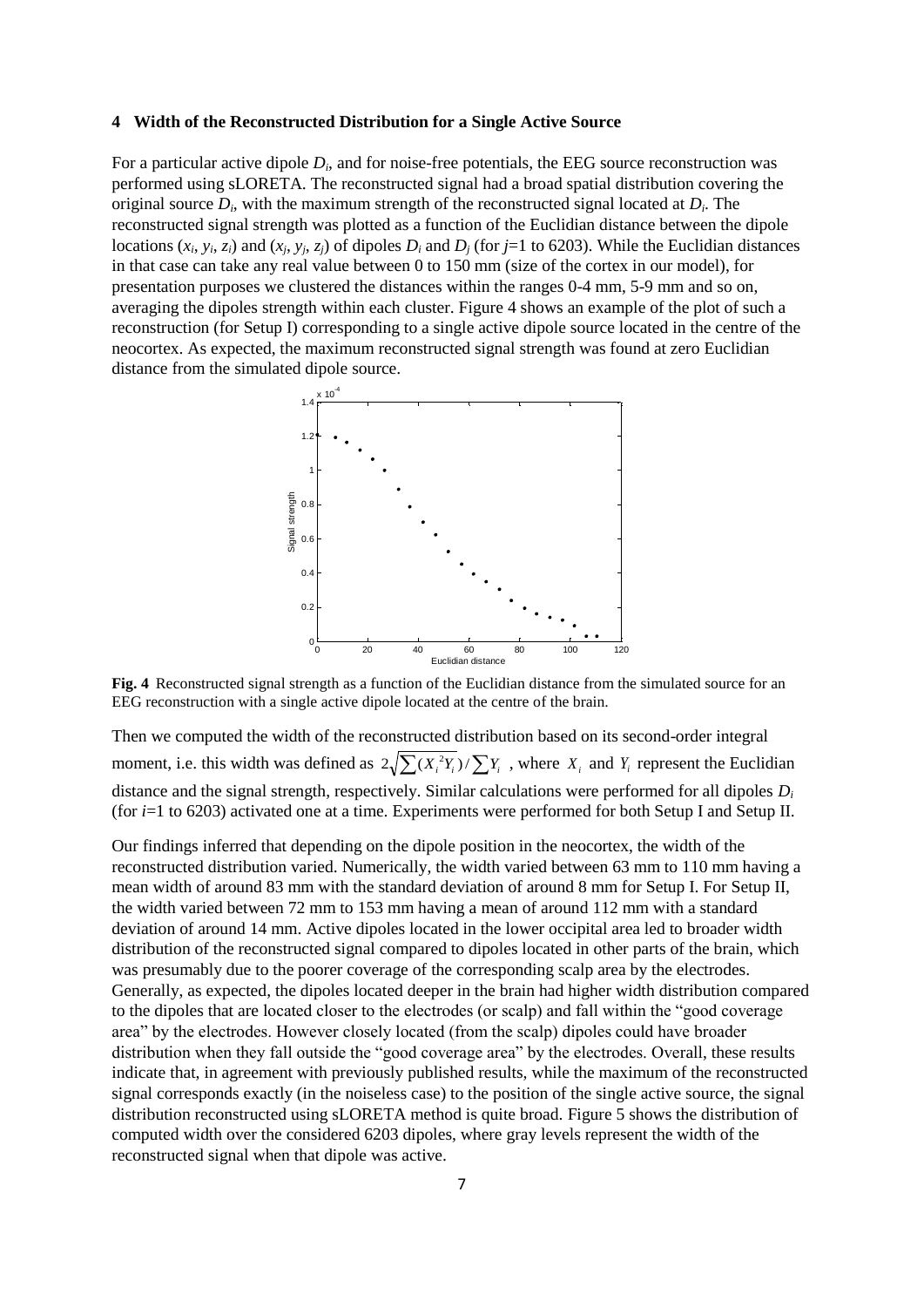





**Fig. 5** Distribution of width over 6203 dipoles, where gray levels represent the width of the reconstructed signal when that dipole was active.

#### **5 Evaluating sLORETA in the Case of Simultaneously Activated Multiple Sources**

In the case of two active dipoles, one dipole, which we called the primary dipole *Dprimary*, was located in one of the three fixed locations: (a) at the centre of the brain, or (b) on the surface of the occipital lobe, or (c) on the surface of the temporal lobe. For each of the three positions of the primary dipole, we considered a secondary dipole  $D_i$  ( $\forall_i \in 1 : N_V, D_i \neq D_{\text{primary}}$ ), which was activated simultaneously with the primary dipole. After the reconstruction was performed using sLORETA, positions of the local maxima of the reconstructed signal were determined.

In this case, ideally, the reconstructed signal should have two local maxima coinciding with the positions of the primary and the secondary dipoles. However because of the complex distribution of the reconstructed signal produced by sLORETA, it was observed that, depending on the radius of the area within which the local maximum search was performed, it was often possible to find one, two or several local maxima in the reconstructed signal distribution. We adopted a strategy where, while deciding whether a particular point was a local maximum or not, we considered whether it had higher values compared to all other points within a sphere with the diameter  $W_i$ , with  $W_i$  being the width of the corresponding reconstructed signal distribution that had been calculated at the previous stage of the experimental study (with a single active dipole at the location of the centre of the sphere). Then from the detected local maxima we chose two maxima  $D_{\text{max}}^1$  and  $D_{\text{max}}^2$  with the highest values of the reconstructed signal (in the case of only one detected local maximum we chose  $D_{\text{max}}^1 = D_{\text{max}}^2$ ). The location  $D_{\text{max}}^1$  corresponded to the position closest to the primary source, and  $D_{\text{max}}^2$  represented the other source. Then the Euclidian distances between the two reconstructed sources and the corresponding actual sources were computed, the average was taken as the localization error of sLORETA in the case of two simultaneously active sources. Experiments were conducted for both Setups I and II.

Figure 6 details the findings, where the horizontal axis represents the Euclidian distance between the primary and the secondary sources and the vertical axis represents the percentage of cases where we were able to detect 1 or 2 maxima in the reconstructed signal.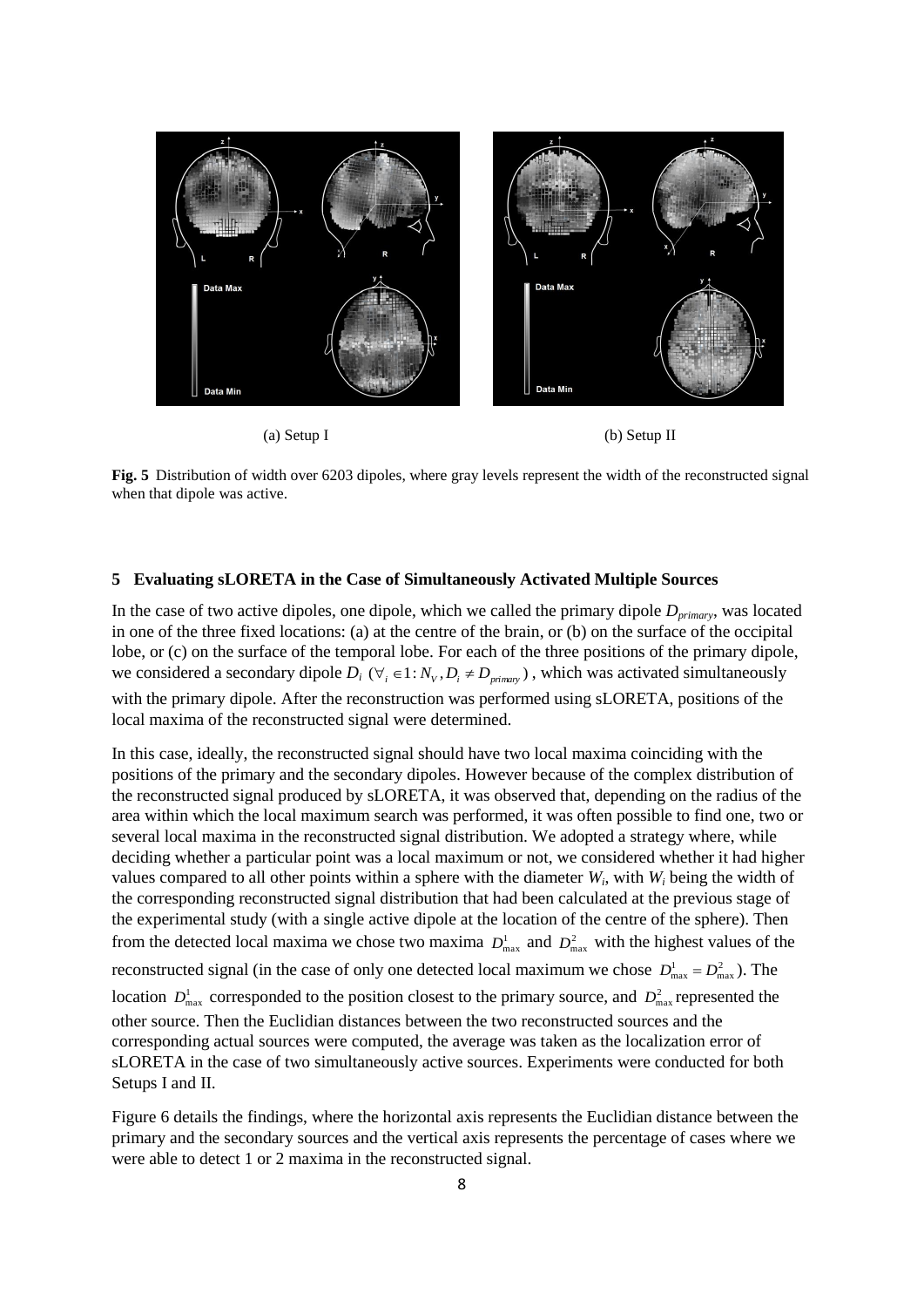

**Fig. 6** Analysis of sLORETA performance for simultaneously active sources with the primary dipole located (a) at the centre of the brain, (b) on the surface of the occipital lobe, (c) on the surface of the temporal lobe.

Table 2 summarizes the determined localization error in the case of two simultaneously active dipoles.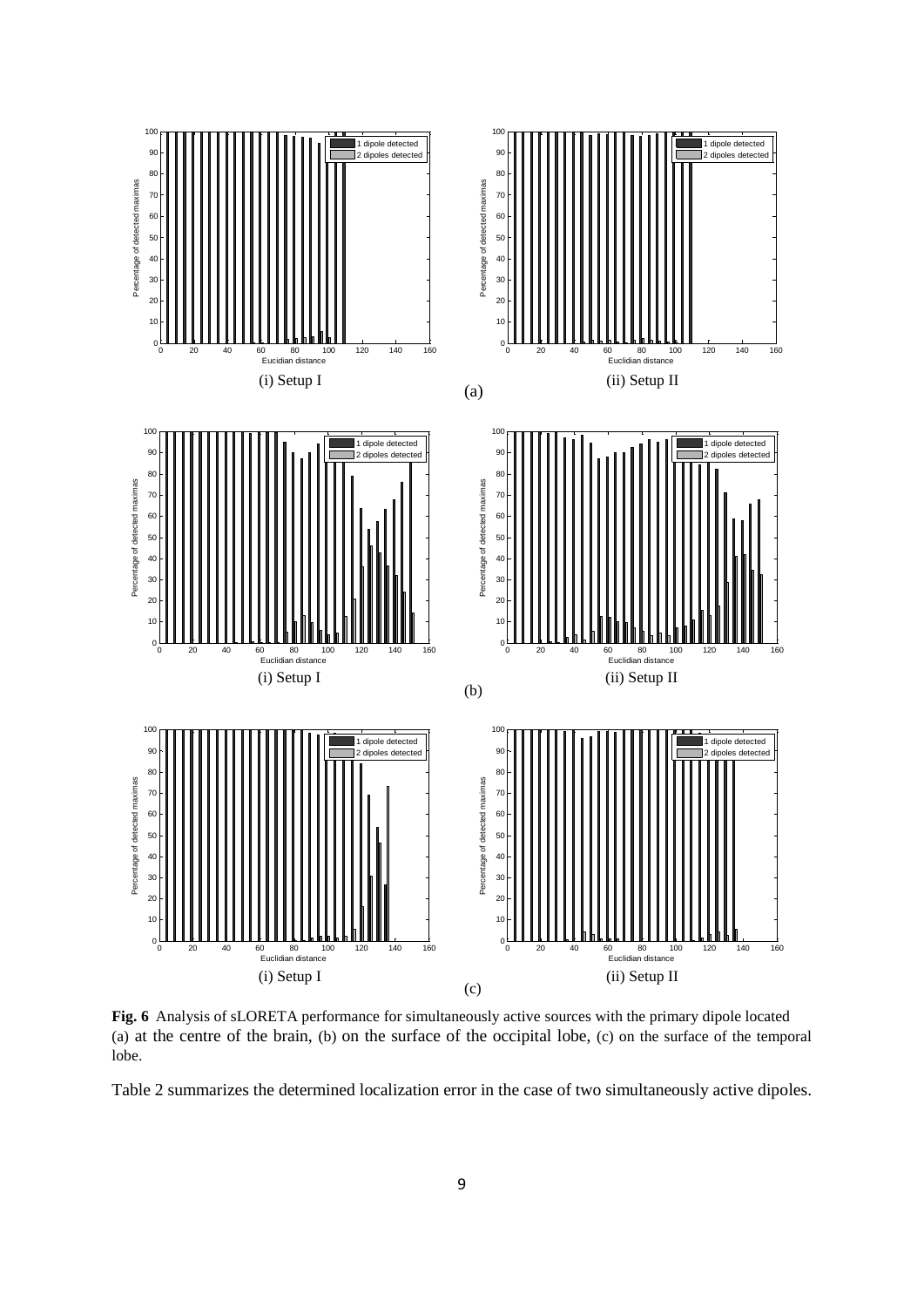**Table 2** Average ( $\overline{D}$ ), standard deviation ( $s_D$ ), and standard error ( $s_E$ ) of the localization error for two simultaneously active sources

| Electrode<br>Setups | Localization error (mm)                         |       |                                                           |                |       |                                                          |                |       |       |  |  |
|---------------------|-------------------------------------------------|-------|-----------------------------------------------------------|----------------|-------|----------------------------------------------------------|----------------|-------|-------|--|--|
|                     | Primary dipole is at the<br>centre of the brain |       | Primary dipole is at the<br>surface of the occipital lobe |                |       | Primary dipole is at the<br>surface of the temporal lobe |                |       |       |  |  |
|                     | $\overline{D}$                                  | $S_D$ | $S_F$                                                     | $\overline{D}$ | $S_D$ | $S_F$                                                    | $\overline{D}$ | $S_D$ | $S_E$ |  |  |
| Setup I             | 36.23                                           | 12.10 | 0.15                                                      | 48.93          | 23.11 | 0.29                                                     | 46.00          | 16.58 | 0.21  |  |  |
| $Setup$ II          | 40.60                                           | 15.28 | 0.19                                                      | 49.35          | 21.22 | 0.27                                                     | 50.80          | 19.27 | 0.24  |  |  |

From these results, it is possible to conclude that when the distance between the primary and secondary dipoles was considerably larger than the width of the source distribution produced by a single active dipole, sLORETA was sometimes able to detect the two sources accurately. Note however that, in addition to the distance between the active dipoles, the respective positions of these dipoles in the brain also played a significant role for successful localization of the two maxima in the reconstructed signal.

The effect of measurement noise on the localization error produced by sLORETA in the case of simultaneously active multiple sources was also analysed. Unsurprisingly the localization error was higher in the presence of noise. For Setup I and simulated noise with SNR of 30 the localization error was about 37 mm while the primary dipole was located at the centre of the brain. For the primary dipoles on the surface of the occipital lobe and on the surface of the temporal lobe the localization errors were 49 mm and 46 mm respectively (for the same SNR). Decreased levels of SNR resulted in the increase of the localization error, e.g. for the SNR of 5, the localization errors were 40 mm, 54 mm and 49 mm for the primary dipoles positioned at the centre of the brain, on the surface of the occipital lobe, and on the surface of the temporal lobe respectively. For Setup II the computed localization errors were 41 mm, 49 mm and 50 mm respectively for the primary dipoles positioned at the centre of the brain, on the surface of the occipital lobe, and on the surface of the temporal lobe for the SNR of 30. For the SNR of 5 those values were respectively 48 mm, 52 mm and 51 mm. In the case of realistic noise with the SNR of 30 for Setup II the localization errors were 41 mm, 50 mm and 52 mm respectively for the considered dipoles positions. The SNR of 5 resulted in the localization errors of about 50 mm, 54 mm and 53 mm respectively for the dipoles positioned at the centre of the brain, on the surface of the occipital lobe, and on the surface of the temporal lobe respectively. It is worth mentioning that the obtained numerical values here were based on the average of 10 successive runs. It is obvious from these results that the localization error increased with the increase of noise level, however this increase was not dramatic since the localization error for the two simultaneously active sources without any noise was already quite large.

### **6 Discussion and Conclusions**

In the present study we have quantitatively analysed and evaluated the performance of the sLORETA method for EEG source localization, considering different levels of noise in the measured electrode potentials and single and multi-dipole activation, for two different EEG electrode setups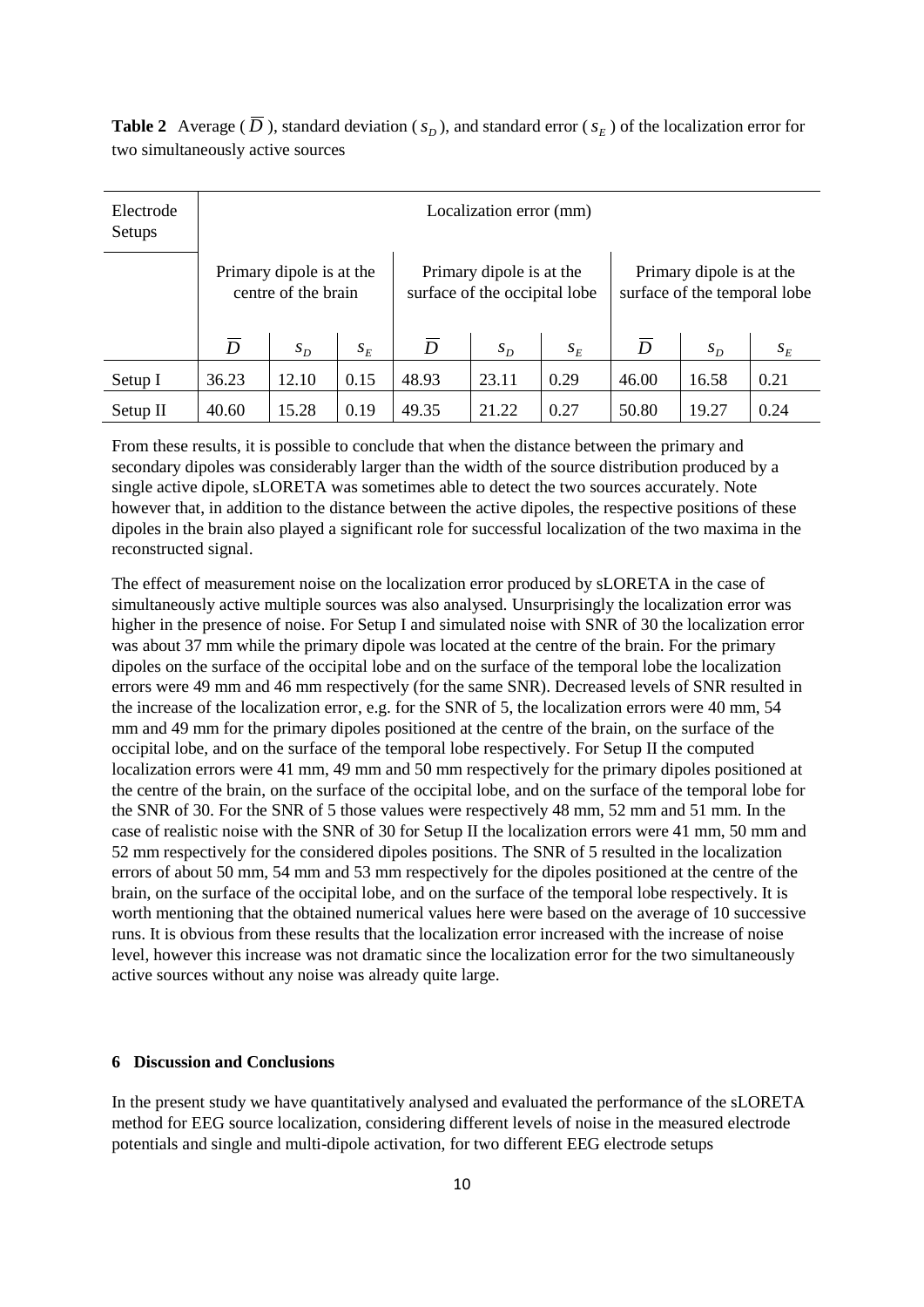corresponding to two popular EEG headsets with 14 and 19 active measurements channels, respectively. In agreement with previous publications, the experimental results show that sLORETA produces zero localization error when there is no noise in the measured signals and only one source dipole is active at a time. Our study has confirmed that this result remains true even for the considered low-density EEG headsets. However, it was found that the localization error is non-zero if any of these two conditions is violated. We have also quantified the width of the reconstructed signal distribution for a single active source. It has been already mentioned in the literature that sLORETA produces a broad reconstructed signal; this study quantifies the width of that signal and thus specifies the lower bound for the spatial resolution of the sLORETA method for the case of the considered EEG configurations. We have performed this spatial resolution analysis first for the noise-free data, and then systematically investigated the influence of different levels of the SNR on the width of the reconstructed signal.

We have also analysed the performance of sLORETA EEG reconstruction for two simultaneously active sources. It was found in previous publications (see e.g.[17]) that when two sources were active simultaneously, they could only be separated in the reconstructed signal produced by sLORETA if they were located far apart and were of similar strength; the worst performance was also observed for parallel sources [17]. Knowing that in a real-life scenario the dipoles can be randomly oriented, the present study focused on the worst case scenario. Our computer simulation results showed that, in addition to the distance between the two active dipoles, their respective positions in the brain also affects their detectability in the reconstructed signal produced by sLORETA. Overall, the localization error in the case of two simultaneously active sources was found to be quite large (up to one third of the head diameter on average) even in the noise-free case. This localization error increased further when increasing levels of noise were added to the EEG data in our simulations, but the additional deterioration of the reconstructed results in this case was relatively modest, due to the fact that the errors were already quite large in the noise-free case.

In principle, it may be also interesting to analyse the performance of sLORETA for more than two simultaneously active sources. However, taking into account the poor performance of sLORETA for two simultaneously active sources, we can hypothesize that at least in the case of low-resolution EEG setups (with a small number of measurement channels available) sLORETA will not be able to successfully localize multiple simultaneously active sources. It may be worth, though, to study further the quantitative performance of sLORETA in the case of low-density EEG headsets and broadly distributed sources, which we plan to do in a subsequent work.

#### **Acknowledgment**

This project was supported by the Computational and Simulation Sciences Transformational Capability Platform of Commonwealth Scientific and Industrial Research Organisation (CSIRO), Australia, along with University of New South Wales (UNSW), Canberra, Australia. The authors would also like to thank Dr. Rajib Rana and Dr. Frank De Hoog of CSIRO Computational Informatics for their valuable comments and suggestions.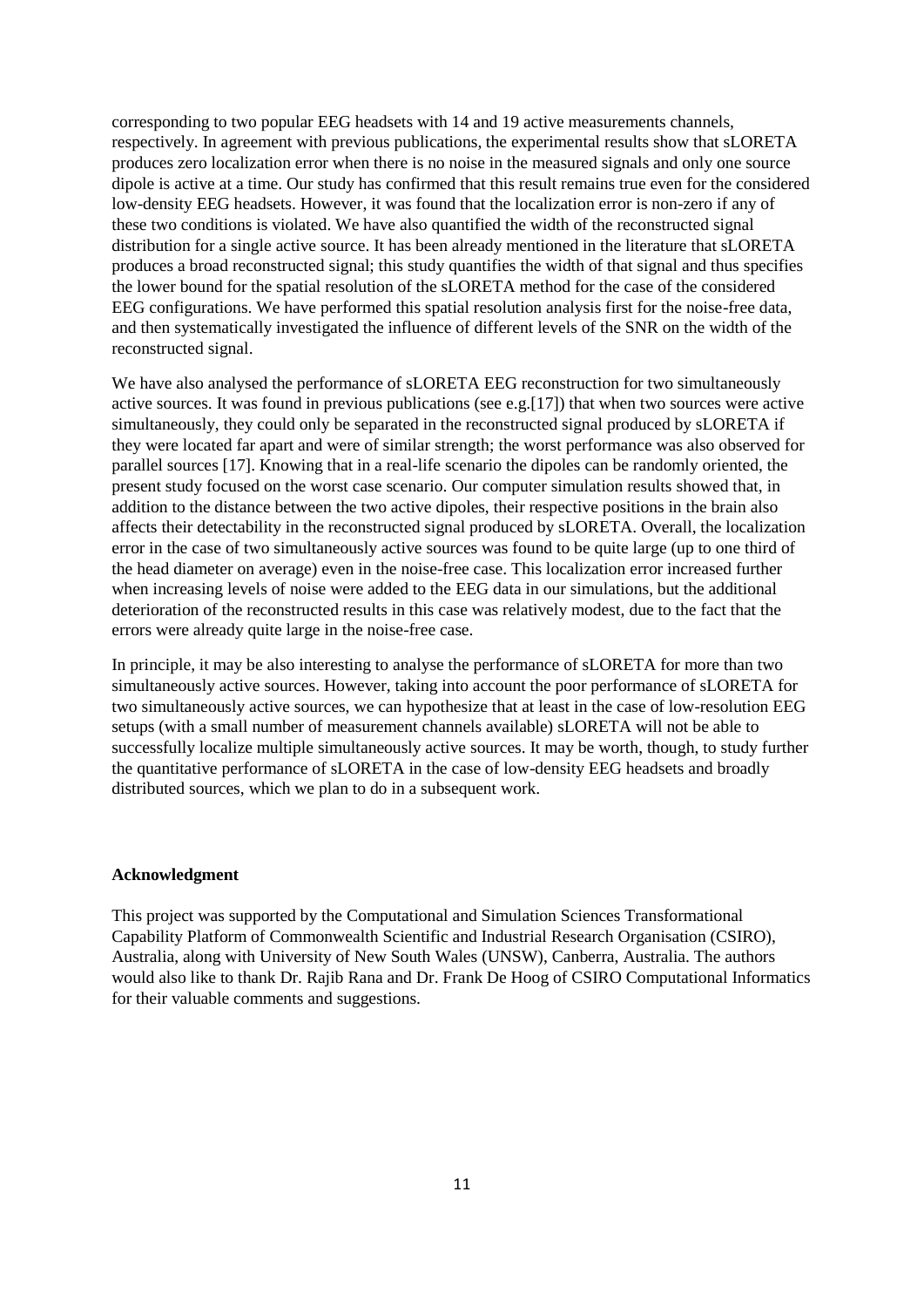## **References**

[1] B.E. Swartz, E.S. Goldensohn (1998) Timeline of the history of EEG and associated fields. Electroencephalography and clinical Neurophysiology 106 (2): 173-176

[2] Paul L. Nunez, Ramesh Srinivasan (2006) Electric fields of the brain: the neurophysics of EEG. Oxford University Press, USA

[3] Chris Plummer, A. Simon Harvey, Mark Cook (2008) EEG source localization in focal epilepsy: Where are we now?. Epilepsia 49 (2): 201-218

[4] Z. A. Acar, S. Makeig (2013) Effects of Forward Model Errors on EEG Source Localization. Brain topography 26 (3): 378-396

[5] S. Finnigan, M. J. van Putten (2013) EEG in ischaemic stroke: quantitative EEG can uniquely inform (sub-)acute prognoses and clinical management. Clinical neurophysiology 124 (1): 10-19

[6] T. G. Phan, T. Gureyev, Y. Nesterets, H. Ma, D. Thyagarajan (2012) Novel Application of EEG Source Localization in the Assessment of the Penumbra. Cerebrovascular diseases 33(4): 405- 407

[7] P. W. Kaplan, A. O. Rossetti (2011) EEG Patterns and Imaging Correlations in Encephalopathy: Encephalopathy Part II. Journal of Clinical Neurophysiology 28 (3): 233-251

[8] Pascual-Marqui, Roberto Domingo (2002) Standardized low-resolution brain electromagnetic tomography (sLORETA): technical details. Methods Find Exp Clin Pharmacol 24 (Suppl D): 5-12

[9] Roberta Grech, Tracey Cassar, Joseph Muscat, Kenneth Camilleri, Simon Fabri, Michalis Zervakis, Petros Xanthopoulos, Vangelis Sakkalis, Bart Vanrumste (2008) Review on solving the inverse problem in EEG source analysis. Journal of neuroengineering and rehabilitation 5 (1): 25

[10] F. Natterer (1986) The mathematics of computerized tomography. Stuttgart, B G Teubner

[11] Pascual-Marqui, Roberto Domingo (1999) Review of methods for solving the EEG inverse problem. International journal of bioelectromagnetism 1 (1): 75-86

[12] N.G. Gençer, Samuel J. Williamson (1998) Differential characterization of neural sources with the bimodal truncated SVD pseudo-inverse for EEG and MEG measurements. IEEE Transactions on Biomedical Engineering 45 (7): 827-838

[13] C. Silva, J. C. Maltez, E. Trindade, A. Arriaga, E. Ducla-Soares (2004) Evaluation of L1 and L2 minimum norm performances on EEG localizations. Clinical neurophysiology 115 (7): 1657-1668 [14] Leo K. Cheng, John M. Bodley, Andrew J. Pullan (2003) Comparison of potential-and

activation-based formulations for the inverse problem of electrocardiology. IEEE Transactions on Biomedical Engineering 50 (1): 11-22

[15] Hesheng Liu, Paul H. Schimpf, Guoya Dong, Xiaorong Gao, Fusheng Yang, Shangkai Gao (2005) Standardized shrinking LORETA-FOCUSS (SSLOFO): a new algorithm for spatio-temporal EEG source reconstruction. IEEE Transactions on Biomedical Engineering 52(10): 1681-1691

[16] Hesheng Liu, Xiaorong Gao, Paul H. Schimpf, Fusheng Yang, Shangkai Gao (2004) A recursive algorithm for the three-dimensional imaging of brain electric activity: shrinking LORETA-FOCUSS. IEEE Transactions on Biomedical Engineering 51 (10): 1794-1802

[17] Michael Wagner, Manfred Fuchs, Jörn Kastner (2004) Evaluation of sLORETA in the presence of noise and multiple sources. Brain Topography 16 (4): 277-280

[18] Lei Ding, Bin He (2008) Sparse source imaging in electroencephalography with accurate field modelling. Human brain mapping 29 (9): 1053-1067

[19] M. S. Hamalainen, J. Sarvas (1989) Realistic conductivity geometry model of the human head for interpretation of neuromagnetic data. IEEE Transactions on Biomedical Engineering 36 (2): 165- 171

[20] EPOC Features,WWW Document, [\(http://www.emotiv.com/epoc/\)](http://www.emotiv.com/epoc/)